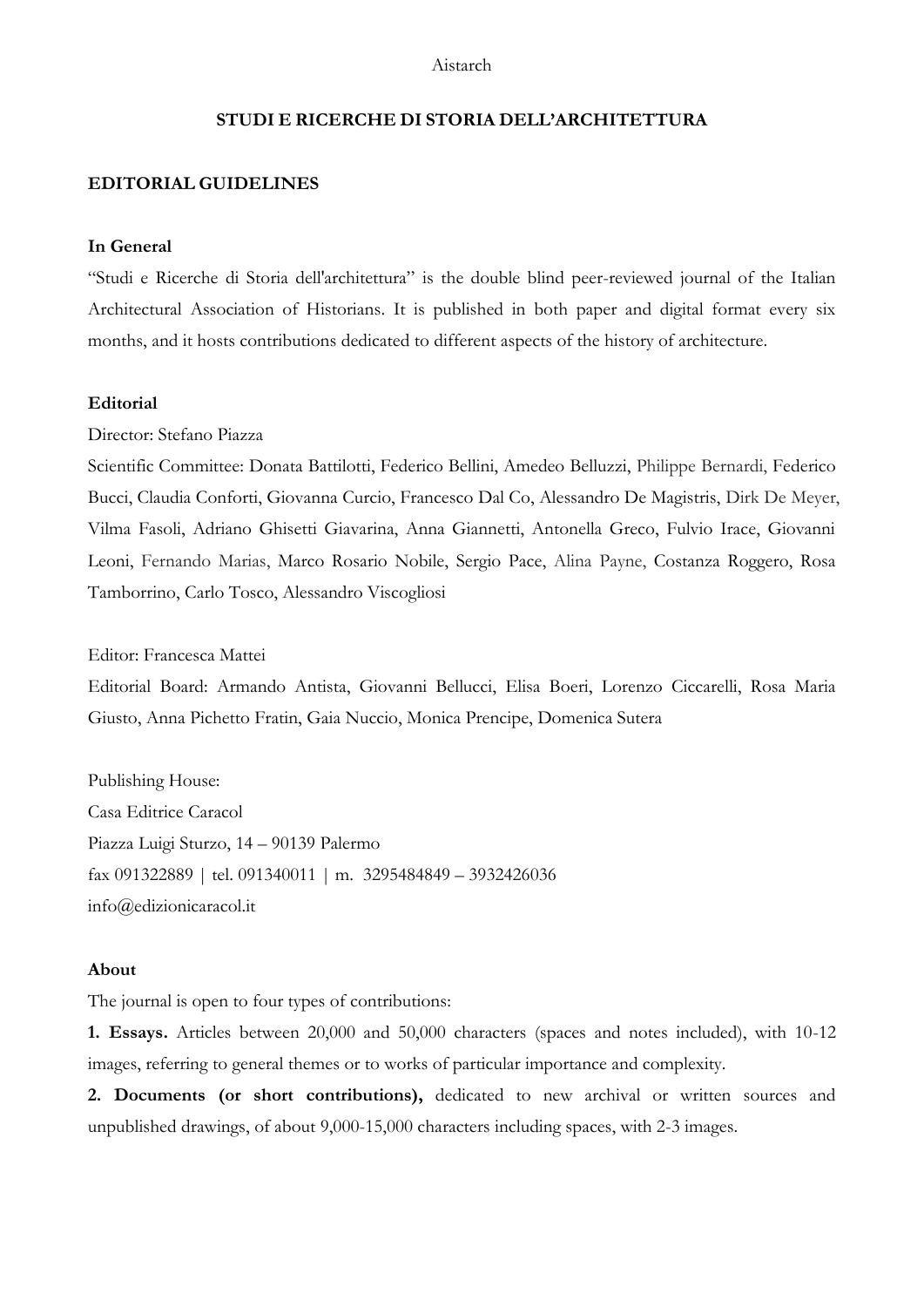**3. Bibliographic reports**. New publications' reviews, preferably difficult to find and with a low media visibility (conference proceedings, exhibition catalogues, international publications), between 8,000 and 14,000 characters (spaces included).

**4. Letters from members.** Contributions sent to the journal by the association's members, who deal with current issues of the discipline, with the historiographic methodology and the debate connected to it; related to the problems deriving from regulations and the ministerial strategic choices; the relationship between research and teaching; disciplinary "permeability" with other scientific sectors; the operational effects of historiography in relation to restoration and disclosure, etc. The text's length can vary between 9,000 and 12,000 characters in relation to the editorial needs and the chosen topic.

Finally, an essay prepared by an external guest chosen for his reputation is included in each issue.

The official languages of the magazine are Italian and English, but contributions written in the other main European languages are accepted.

In general, notes must not exceed 50% of the text's length. Appendices can be included, edited in the same body as the notes. The editorial board reserves the right to evaluate the overall size of the contribution.

The magazine is open-access. The publishing house can produce some printed copies addressed to libraries or institutions that prefer to archive on paper. Printed copies or abstract on-demand by the authors or third parties must be contracted directly with the publishing house, which will provide the cost of each single copy.

# **Proposals and call for papers**

Proposals for essays or short papers must be sent in the form of an abstract (10 lines and 5 keywords) to the editor-in-chief (**redazione.aistarch@gmail.com**), to the director (**stefano.piazza@unipa.it**) and to the eventual guest editor of the issue, whose contacts will be indicated in the call for papers. After the proposal's approval, the authors can proceed, according to the established deadlines, to send the final text, which will be evaluated according to the double blind peer-review procedure. At the time of submitting the contribution in its final form, the authors must arrange the following files: 1. Text of the article (.doc format)

2. Abstract in English (max 1000 characters) (.doc format, inserted in the same text file)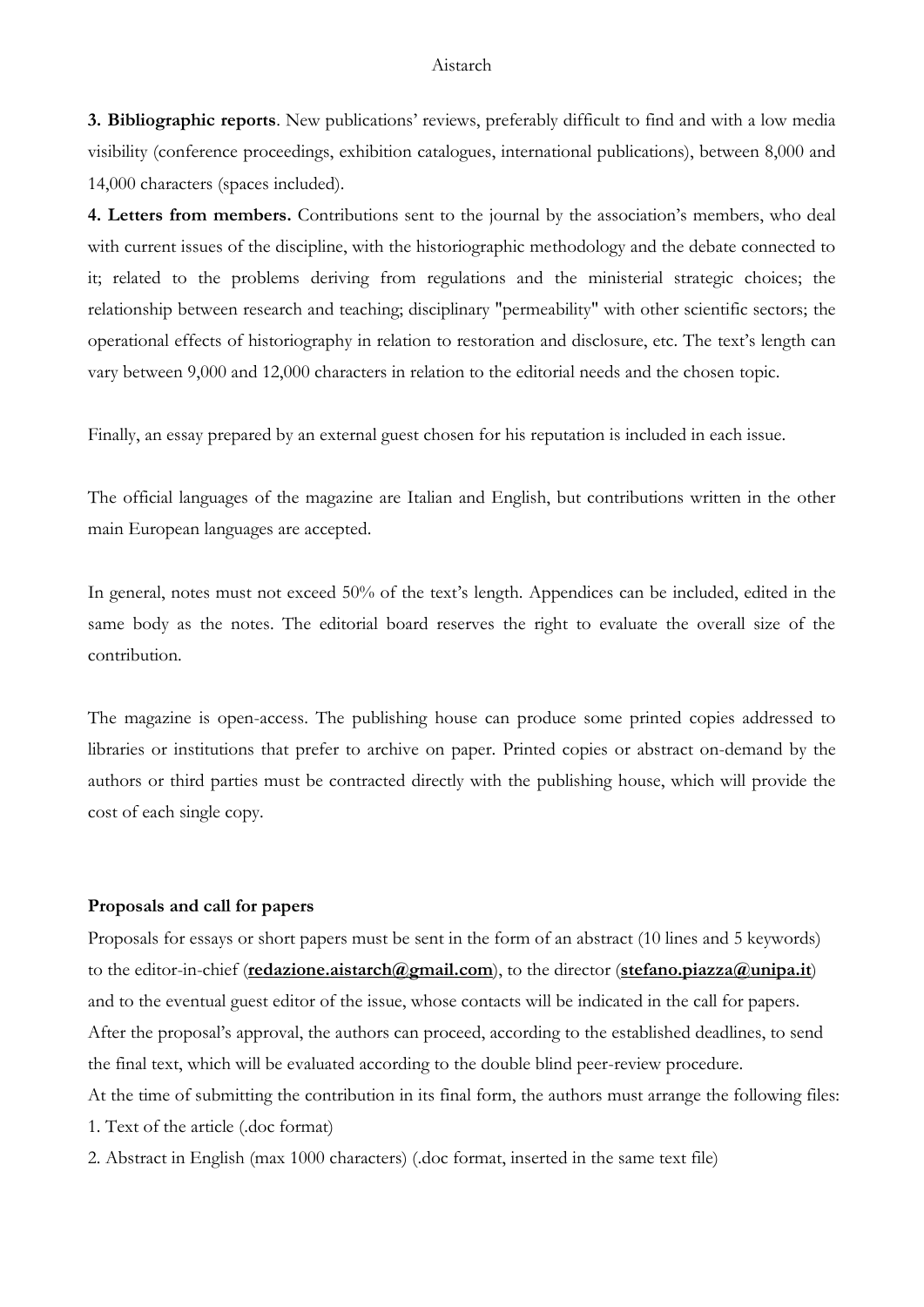3. low definition images, inserted in a single PDF or .doc file with captions (see the paper's standards). The high-resolution images and any related authorizations for publication may be sent once the peer review has been completed.

4. Bibliography (.doc format)

#### **Acceptance**

The time for evaluating the proposals is about two months. If approved, the text will be sent again to the authors, with the indications and additions proposed by the anonymous reviewers. The author will receive a draft layout for the revision of the text: at this stage, only some changes can be made (correction of typos and where necessary the integration of the bibliography). Revised texts must remain within the established character limit. In the case of texts approved following a profound revision, a second reference may be provided after corrections or additions by the author. For any further information, please contact the editorial staff **redazione.aistarch@gmail.com**

#### **Paper**

**1. Anonimity:** the author's name must not appear in the paper or in any part of the sent materials. It is proper to delete any references to the author also from the sent files.

**2. Editing:** use the Times New Roman font (12 points), 1.5 line spacing, left aligned text, without syllabic division, without indents, tabs or divisions. The pages will be numbered in the bottom center. Thanks should be included before the first note.

The texts can be divided into paragraphs with a title in italics.

**3. Images:** references to the images will be inserted in the text, in brackets: ex. (fig. 1).

**4. Notes** (Times New Roman, 10 points, line spacing 1,5) must be inserted at the foot of the page. Notes are indicated with a progressive number in superscript and must precede punctuation<sup>1</sup>. Notes always end with a stop.

**5. Quotations** will be enclosed in high quotation marks ("…") and written in round; citations within citations will be enclosed in simple quotation marks ('...'). Quotes are reported in the original spelling of the source; in case of translation, refer to it in the note. For citations three or more lines long: insert a line spacing before the beginning of the subtext and one after; do not use the quotation marks at the beginning and at the end. Editorial cuts within infratexts must be reported in square brackets [...].

**6. Numbers** up to twenty - excluding measurement indications, page numbers or dates - are indicated in full, as a word. To indicate centuries, use Roman numerals (19th century, 16th century ...)

**7. Names** are indicated in full. It is preferable to avoid using abbreviations; however, the use of some abbreviated forms is allowed (see list of abbreviations).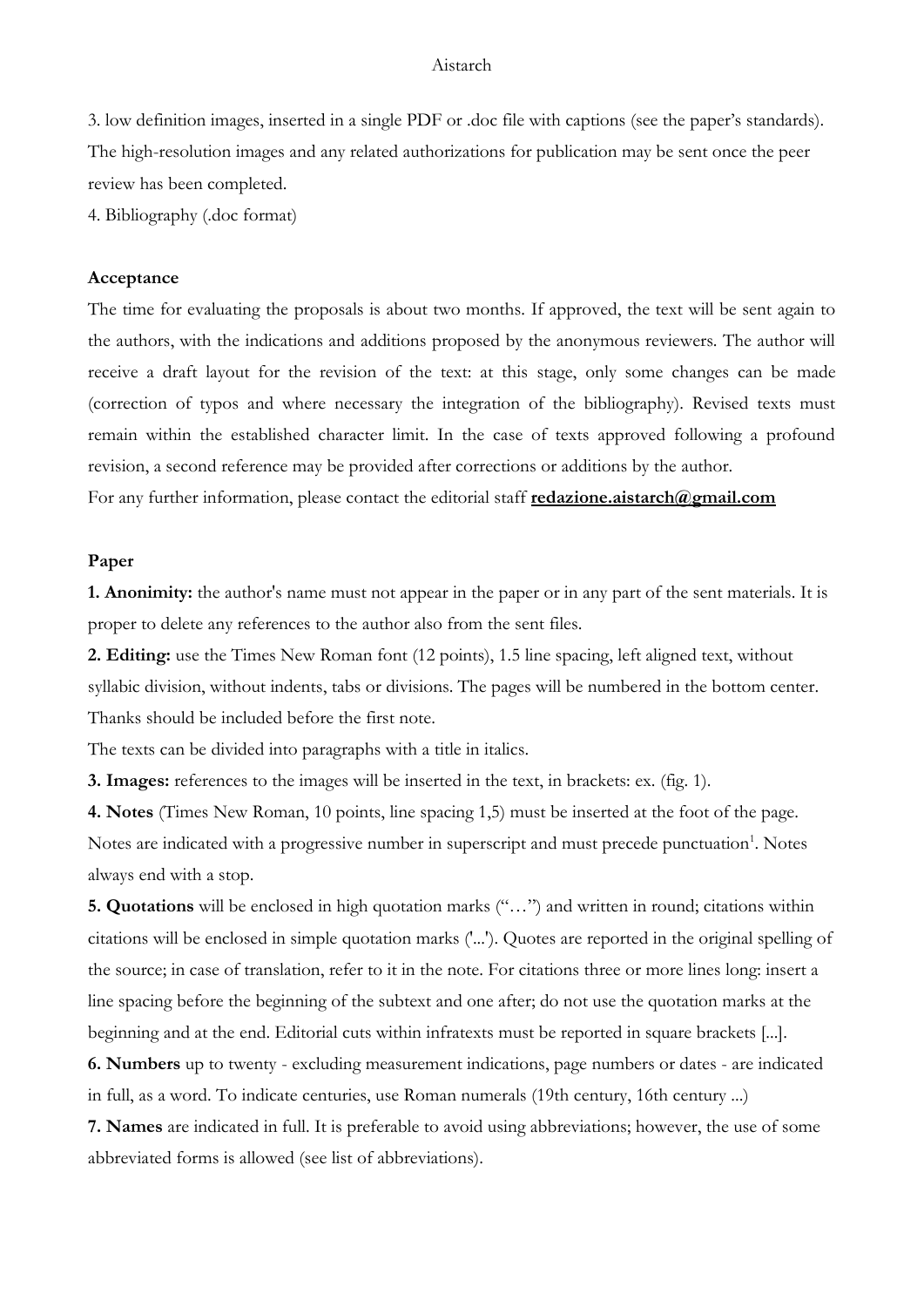**8. Foreign words** in current use or usually used in the disciplinary field will be written in round (file, computer, Weltanschaaung, flamboyant, ante quem, mainstream, etc.); less common foreign words will be shown in *italics*. Same criterion applies to ancient languages. The terms belonging to languages with alphabets other than Italian will be transliterated (koinè, kabala, etc.).

**9. Names of places and remarkable things start with a capital letter**. Eg piazza Liberty, basilica of Santa Maria della Salute.

**10. Names that indicate political, military or religious positions** (eg minister / ministry, general, Jesuits, pontiff, architect, etc.) go in lowercase.

11. For the rules relating to images, see below (paragraph "Images and captions")

# **Books (up to three authors)**

Author [or editor], Title (city of publication, publisher, date of publication), possible number of pages mentioned

# Examples:

Manfredo Tafuri, *Storia dell'architettura italiana 1944-1985* (Torino, Einaudi, 1986), 5-46

Marco Rosario Nobile, Stefano Piazza**,** *L' architettura del Settecento in Sicilia: storie e protagonisti del tardobarocco* (Palermo, Kalos, 2009)

Jean Louis Cohen, *The future of architecture since 1889* (London, Phaidon, 2012)

# **Collective works**

Do not use AA.VV .; insert the names of the authors in full (up to three), beyond this number insert the word "et. al." after the first.

### Examples:

Gülru Necipoğlu, Alina Alexandra Payne (a cura di), *Histories of ornament: from global to local* (Princeton, Oxford, Princeton University Press, 2016)

Carlo Olmo (a cura di), *Dizionario dell'architettura del XX secolo* (Torino, Allemandi, 2000)

Nikolaus Pevsner, John Fleming, Hugh Honour (a cura di), *Penguin Dictionary of Architecture and Landscape Architecture* (London, Penguin, 1966) trad. it. *Dizionario di architettura* (Torino, Einaudi, 1981)

Giovanna Curcio, Elisabeth Kieven (a cura di), *Il Settecento,* vol. I (Milano, Electa, 2000)

### **Translations and new editions**

Wolfgang A. Lotz, *Architecture in Italy 1400-1600* (London, Penguin, 1974) trad. it. *Architettura in Italia 1500-1600* (Milano, Rizzoli, 1997)

*Plutarch Lives*, vol. III: *Pericles and Fabius Maximus*, testo a fronte, trad. in inglese a cura di Bernadotte Perrin (London, W. Heinemann Ltd., Cambridge, Mass., Harvard university press, 1958)

Giorgio Vasari, *Le vite de' più eccellenti pittori scultori e architettori: nelle redazioni del 1550 e 1568*. Testo a cura di Rosanna Bettarini; commento secolare a cura di Paola Barocchi (Firenze, Sansoni, 1966)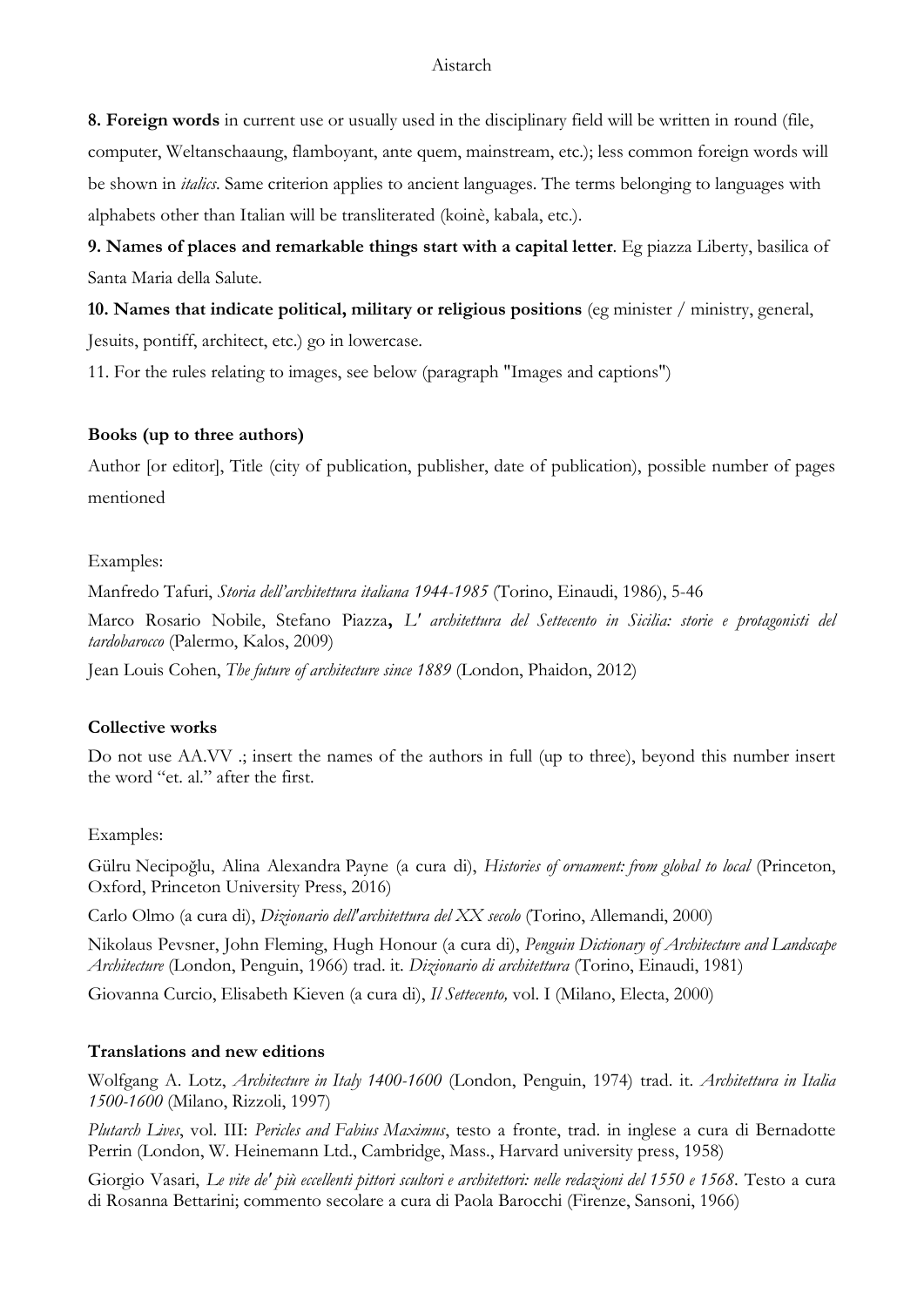Vitruvio, *De architectura,* a cura di Pierre Gros; traduzione e commento di Antonio Corso e Elisa Romano (Torino, Einaudi, 1997)

## **Thesis or PhD thesis**

Susan Elizabeth [Klaiber,](javascript:open_window(%22https://aleph.mpg.de:443/F/B8XDSNVM8IKVM79NAPBYHHL984R7T43Q83EM7YHQ4IS5T4UTUY-29941?func=service&doc_number=000282430&line_number=0013&service_type=TAG%22);) *[Guarino Guarini's theatine architecture](javascript:open_window(%22https://aleph.mpg.de:443/F/B8XDSNVM8IKVM79NAPBYHHL984R7T43Q83EM7YHQ4IS5T4UTUY-29942?func=service&doc_number=000282430&line_number=0014&service_type=TAG%22);)*, tesi di dottorato (Ann Arbor, New York, 1993)

# **Exhibition catalogs and conference proceedings**

Henry A. Millon, Vittorio Magnago Lampugnani (a cura di), *Rinascimento [da Brunelleschi a Michelangelo:](javascript:open_window(%22https://aleph.mpg.de:443/F/KT2KBBG9289H5UV9TQPQRUBGL7G97RQYR1GSAMAQL7114L1UX2-29211?func=service&doc_number=000477486&line_number=0020&service_type=TAG%22);) la rappresentazione dell'architettura*, Venezia, Palazzo Grassi, 31 marzo - 6 novembre 1994 (Milano, Bompiani, 1994)

Guido Beltramini, Davide Gasparotto, Adolfo Tura, *Pietro Bembo e l'invenzione del Rinascimento,* catalogo della mostra, Padova, Palazzo del Monte di Pietà, 2 febbraio-19 maggio 2013, (Venezia, Marsilio, 2013)

Guido Beltramini, Adolfo Tura (a cura di), *Orlando furioso 500 anni. Cosa vedeva Ariosto quando chiudeva gli occhi*, catalogo della mostra, Ferrara, Palazzo dei Diamanti, (Ferrara, Ferrara arte 2016)

Franco Barbieri, Donata Battilotti (a cura di), *Palladio 1508-2008. Il simposio del cinuecentario* (Venezia, Marsilio 2008)

Renata Salvarani (a cura di), *I Gonzaga e i papi. Roma e le corti padane fra Umanesimo e Rinascimento (1418 - 1620),* atti del convegno, Mantova-Roma, 21 - 26 febbraio 2013 (Città del Vaticano, Libri Ed. Vaticana, 2013)

Christof Thoenes (a cura di), *Sebastiano Serlio. Sesto Seminario Internazionale di Storia dell'Architettura; Vicenza, 31 agosto - 4 settembre 1987* (Milano, Electa, 1989)

# **Journal Articles**

Author, "Article title", Magazine title, issue, volume (month and year of publication), page numbers

### Esempi:

Tommaso Manfredi, "Designs by Filippo Juvarra for the convent of S. Maria dell'Umiltà, Rome", *The Burlington Magazine* 142, 1163 (Feb. 2000), 101-103

Francesco Paolo Fiore, "Bramante e la rocca Giulia di Civitavecchia", *Quaderni dell'Istituto di Storia dell'Architettura*, N.S. 60/62 (2013/14), 79-88

Carolyn York Yerkes, "The lost octagons of the Pantheon: images and evidence", *Journal of the Warburg and Courtauld Institutes*, 77 (2014), 115-143

Jean-Louis Cohen, "Le Corbusier's Modulor and the Debate on Proportion in France", *Architectural Histories*, 2 (1), Art. 23 DOI[:http://doi.org/10.5334/ah.by](http://doi.org/10.5334/ah.by)

### **Essays in miscellaneous volumes**

Author, "Title of the essay," in Volume title, Editor's name (city, publisher, year), page numbers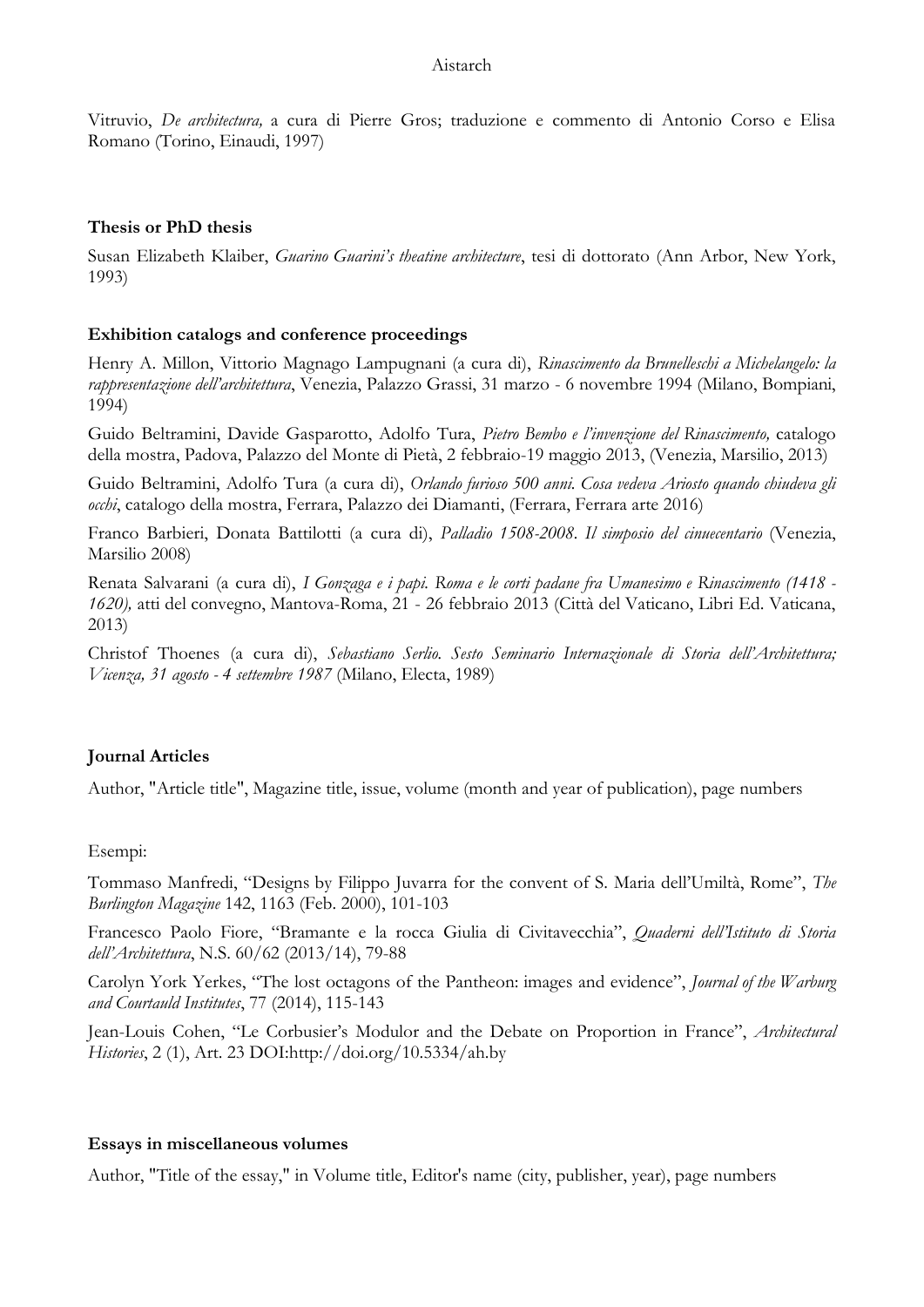Aurora Scotti Tosini, "Filippo Juvarra e le corti del XVIII secolo", in *Filippo Juvarra e l'architettura europea*, a cura di Antonio Bonet Correa, Beatriz Blasco Esquivias, Gaetana Cantone (Napoli, Electa Napoli, 1998), 65-88: 76n

Marco Pogacnik, "[Architrave en bandeau dans la maison de Loos à la Michaelerplatz](javascript:open_window(%22https://aleph.mpg.de:443/F/B8XDSNVM8IKVM79NAPBYHHL984R7T43Q83EM7YHQ4IS5T4UTUY-21453?func=service&doc_number=001817626&line_number=0014&service_type=TAG%22);)", in *L'architrave, le plancher, la plate-forme*, a cura di Roberto Gargiani (Lausanne, Presses polytechniques et universitaires romandes, 2012), 639-651 : 640

# **Archival Material and Manuscripts**

Archival Institution and location, folder/box/dossier, page number/papers

Archivio di Stato di Mantova, *Archivio Gonzaga,* b. 95, c. 162 Milano, Biblioteca Ambrosiana, *ms. G 172*, ff. 45r-46v. Città del Vaticano, Archivio Segreto Vaticano, *Miscellanea,* Armadi IV-V, n. 60 Londra, British Library, *ms. 38818,* c. 109r

#### **Newspaper articles**

Author, "Title," Name of the Column, Newspaper, date

Massimo Firpo, "Adda venì Carlo quinto!", *Il Sole 24 ore,* 30 dicembre 2014

## **Reviews**

Bianca De Divitiis, Recensione: Kathleen Wren Christian, *Empire without end: antiquities collections in Renaissance Rome, c. 1350-1527,* (New Haven, Yale Univ. Press, 2010), *Annali di architettura*, 24, 2012, 193- 195.

#### **Electronic resources**

Insert the references following the indicated standards. Then add URL and data relating to the last consultation. Only web pages of undoubted scientific value should be mentioned.

Arnaldo Bruschi, "Bramante, Donato"*, Dizionario Biografico degli Italiani*, vol. 13 (1971) <http://www.treccani.it/enciclopedia> (ultimo accesso: 2 maggio 2016)

Pierre Gros, "Fra Giocondo, *M. Vitruvius per Jocundum solito castigatior factus cum figuris et tabula…,*  Venezia, 1511", 2013 [http://architectura.cesr.univ-tours.fr](http://architectura.cesr.univ-tours.fr/)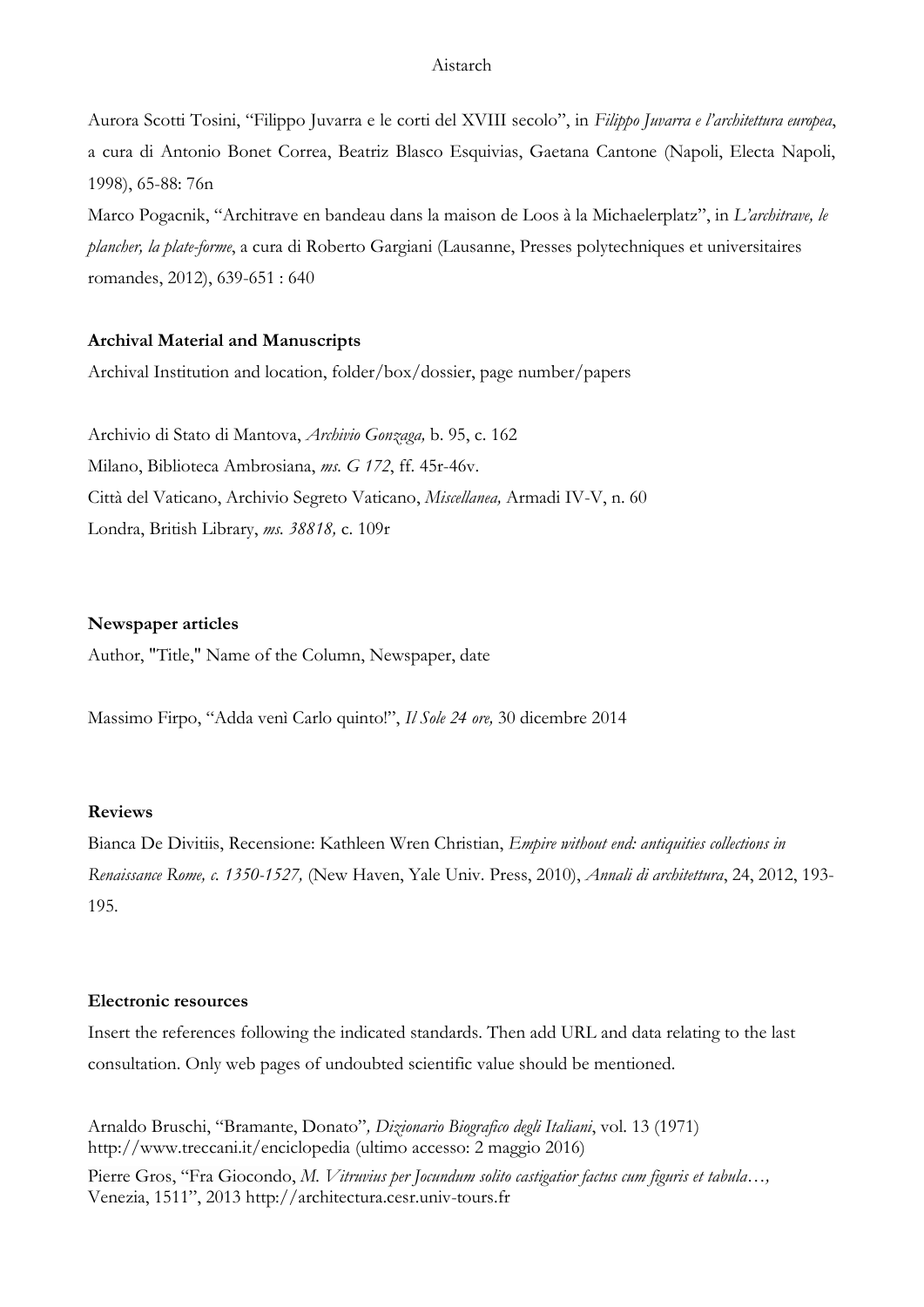# **Abbreviations**

Abbreviations can be used for references repeated multiple times. The abbreviated form must include the author's surname, title and page number.

In the case of notes referring to the same source as the previous note, but with different pages, use ivi followed by the page number. In case of notes referring to the same source as the previous note, and to the same page, use ibidem.

Esempio: <sup>1</sup>Lotz, *Architecture in Italy,* 13 <sup>2</sup>*Ivi*, 25 <sup>3</sup>*Ibidem*

# **Pictures and captions**

The illustrations must be named with consequential numbers and cited in the text (Fig.1), (Fig.2) (...) When sending the text, a low definition of the images must be included in a single word or pdf file (see "sending articles").

If the manuscript is accepted for publication, the author must send high definition images. Images must have the following characteristics

- Files named with a progressive number and identified by a key word (e.g. 2\_palazzo Farnese)
- Color file (RGB system)
- High definition (at least 300 dpi, please do not exceed 600 dpi)
- jpeg or Tiff extension

**Caption for buildings:** image number, city, building name, date, short description (if necessary), author of the photograph and / or source (enter the data relating to the authorization for publication). Examples:

- 2. Mantua, Palazzo Te, 1525-1535, eastern facade on the courtyard (photo by the author)
- 3. Catholic University of the Sacred Heart, Largo Gemelli, Milan, 1927 (photo G. Basilico)

**Caption for drawings and/or paintings:** image number, author (if known) name of the work, location, date, short description (if necessary), source (insert the data relating to the authorization for publication).

### Examples:

4. Donatello, Marzocco. Firenze, Museo Nazionale del Bargello